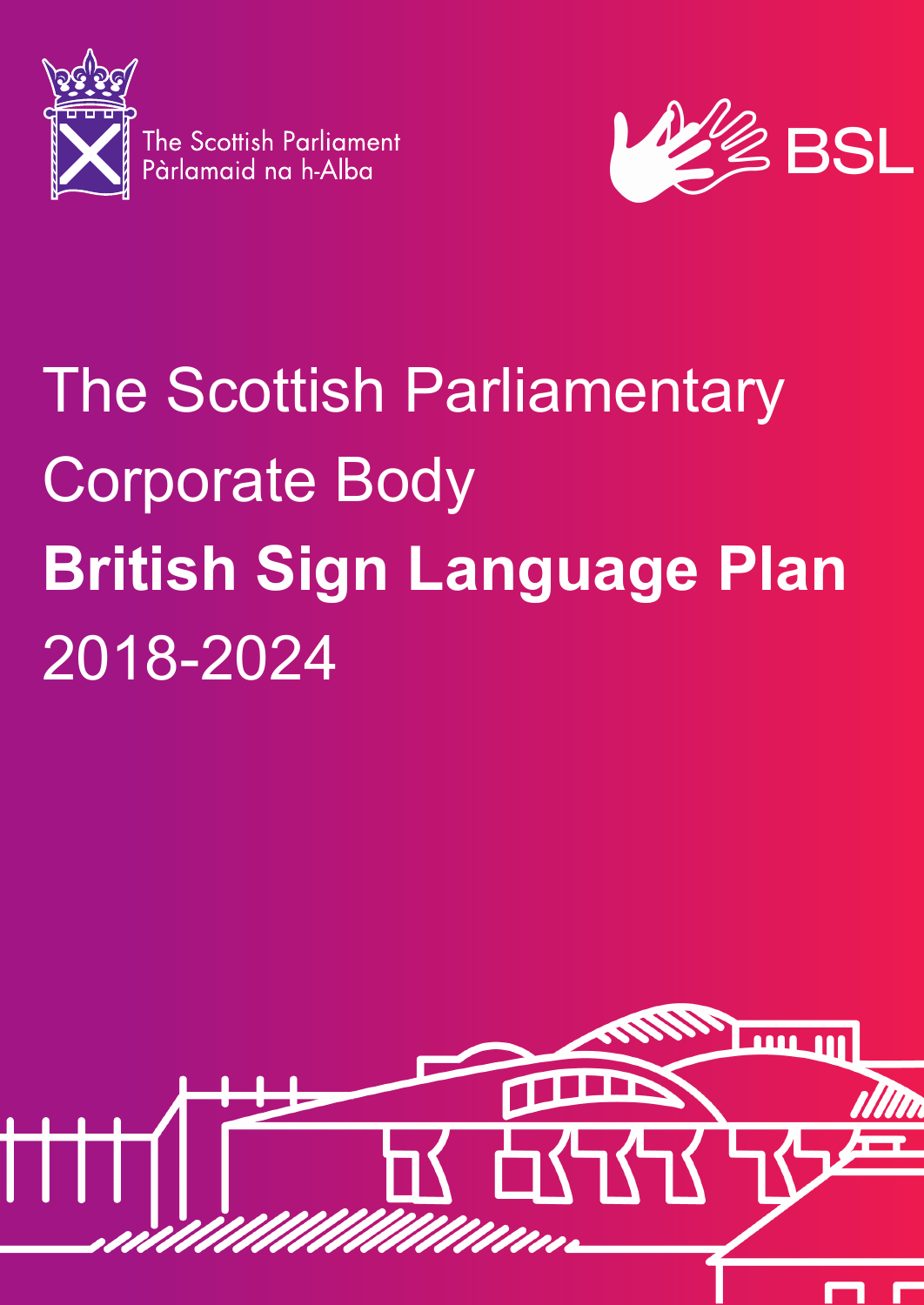© Parliamentary copyright. Scottish Parliamentary Corporate Body 2018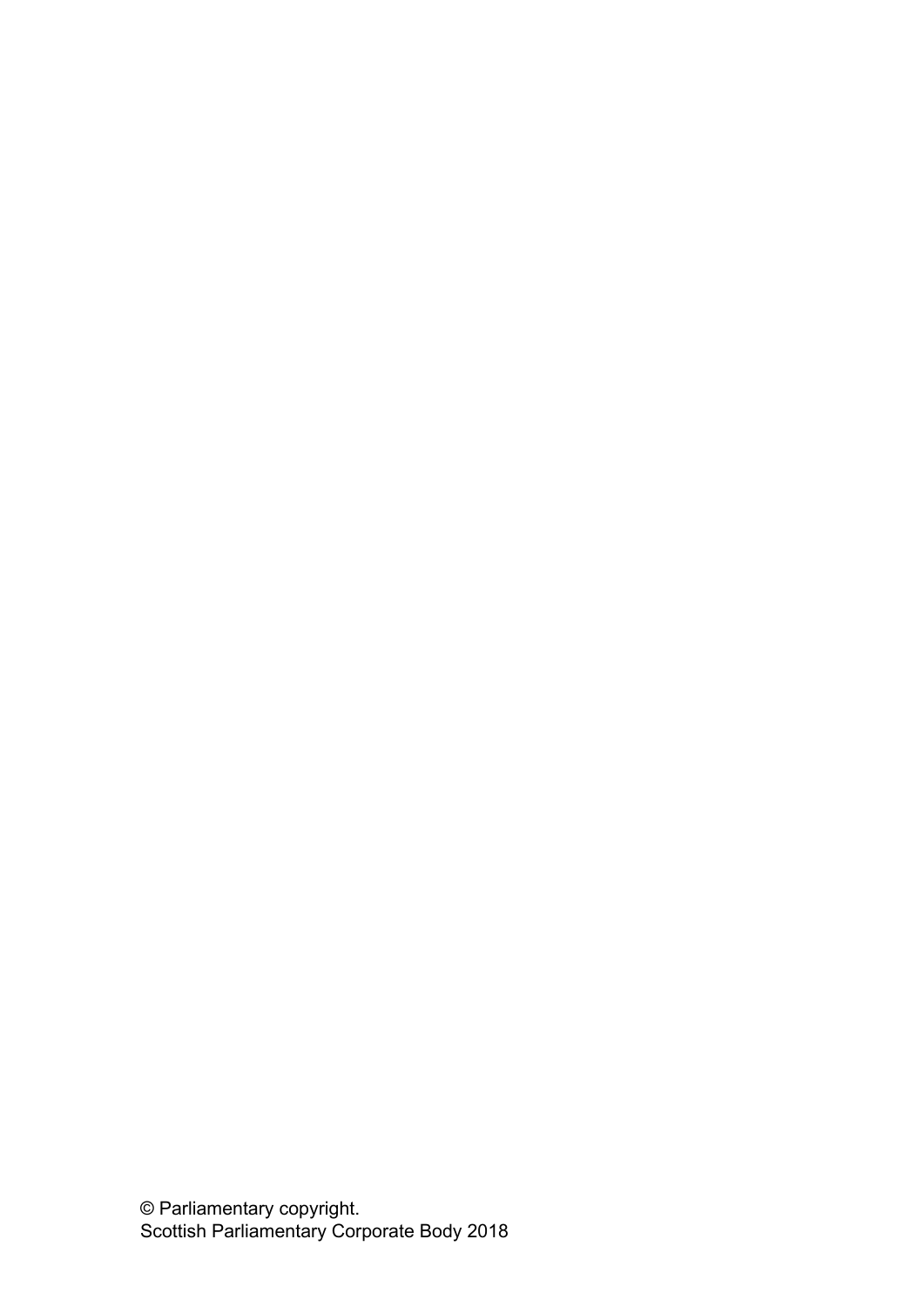## **Foreword**

It gives me real pleasure as Presiding Officer to provide this brief introduction to the Scottish Parliamentary Corporate Body's first British Sign Language (BSL) Plan (2018 to 2024).

I well remember the rapturous reception in the public galleries in September 2015 when the Parliament passed the British Sign Language (Scotland) Bill. It was a great moment in the history of the Parliament. This legislation – unanimously approved – is the first ever BSL legislation in the UK.

It is a commitment by Scotland's lawmakers to promote the place of BSL in everyday life and to underscore its position as a language in its own right.

Through this six-year plan, the Scottish Parliamentary Corporate Body demonstrates its commitment to making the practical improvements in parliamentary services as to how we will support BSL. Through a range of actions, we will seek to integrate BSL into the fabric of the Parliament's work: by involving the BSL community in our planning and interpreting of business, as well as in engagement and outreach events.

 $K_{en}$   $1$   $\leftrightarrow$ 

Rt Hon Ken Macintosh MSP Presiding Officer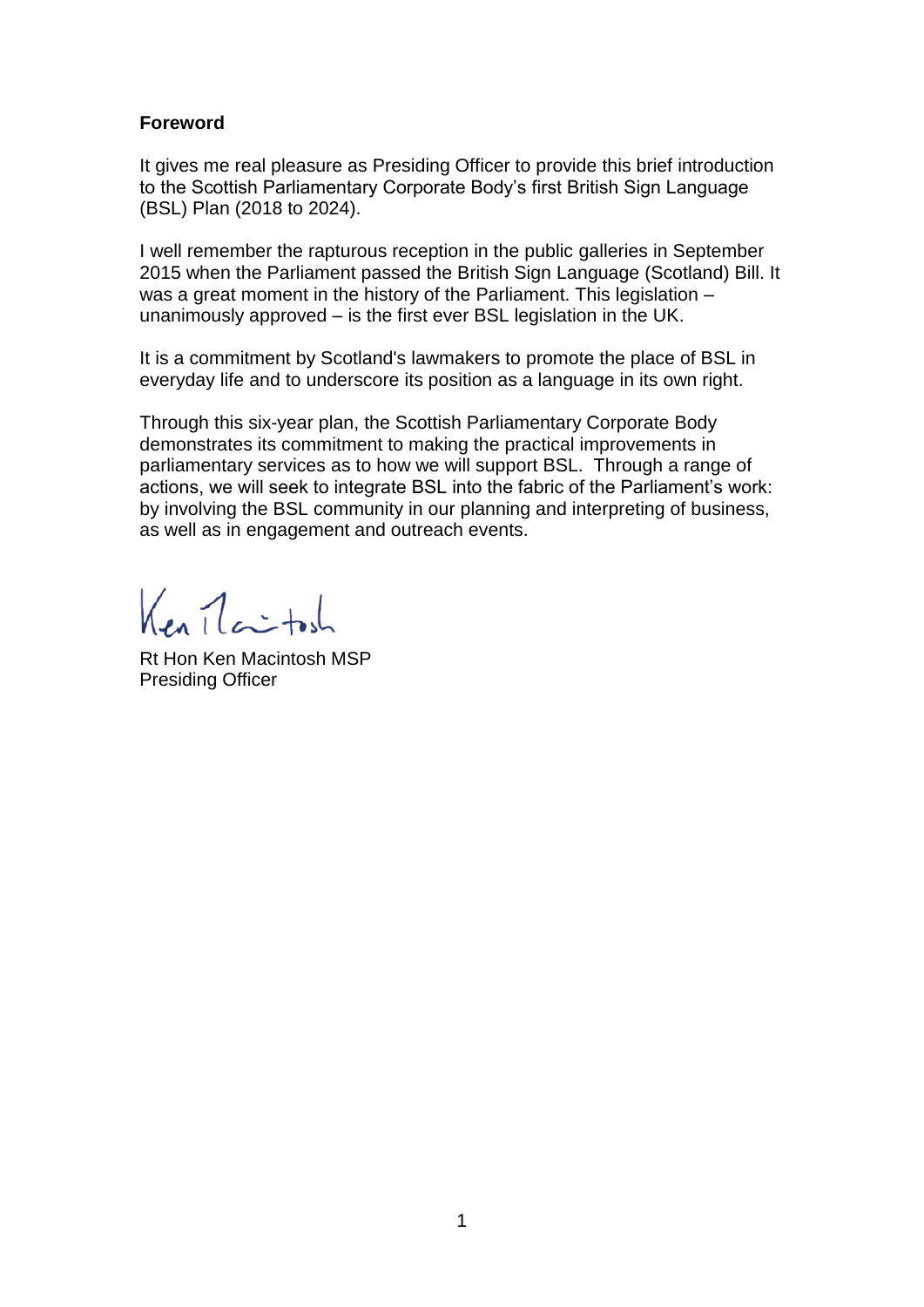## **Introduction**

This is the British Sign Language (BSL) plan for the Scottish Parliamentary Corporate Body (SPCB), produced in compliance with sections 2 and 3 of the British Sign Language (Scotland) Act 2015. The plan sets out the actions which the Parliament will take over the period 2018-2024 to improve access to parliamentary information and services to BSL users in the D/deaf and Deafblind communities.

To the extent that the Parliament's functions are exercisable using BSL, our plan follows the BSL National Plan, published on 24 October 2017, which was developed by the Scottish Government through extensive engagement with D/deaf and Deafblind BSL users and those who work with them.

Our BSL Plan is framed around the same long-term goals as the National Plan, where these are relevant to the work of the Scottish Parliament.

Like the BSL National Plan, the SPCB's Plan starts from the principled position that BSL is a language in its own right and that BSL users, like all other citizens of Scotland, have the right to engage with and access information about the Scottish Parliament and its services when they so choose, without unnecessary barriers, including language barriers. It recognises that many D/deaf and Deafblind BSL users neither use nor understand English and that, for some, written or spoken English is not a first or even second language.

The SPCB is committed to protecting and supporting BSL, including in its tactile form.

The SPCB's BSL Plan was developed with input from an internal working group of representatives of all parliamentary offices with responsibility for providing public-facing services. The plan benefitted from the advice of an expert adviser, Professor Graham Turner from the Languages & Intercultural Studies Department at Heriot-Watt University, and from members of an external BSL user reference group. The Project Team also consulted closely with all six parliamentary officeholders to ensure consistency of approach to BSL planning and to facilitate the sharing of resources in the provision of services and materials to the BSL users in the D/deaf and Deafblind communities. In addition, a very successful two-day engagement event was held at the Parliament in May 2018, involving Parliament staff and all officeholders. The event attracted many attendees from across the BSL user communities.

The SPCB is committed to continued engagement around a) implementing actions and b) providing feedback on progress. We see our plan as a 'living document' and, as such, it will be revised and reissued as necessary. We will contribute to the national progress review (interim report) on the BSL National Plan scheduled for 2020. To take account of the outcomes of this review, we have included a review period in 2021 which will also coincide with the end of the Parliament's fifth session.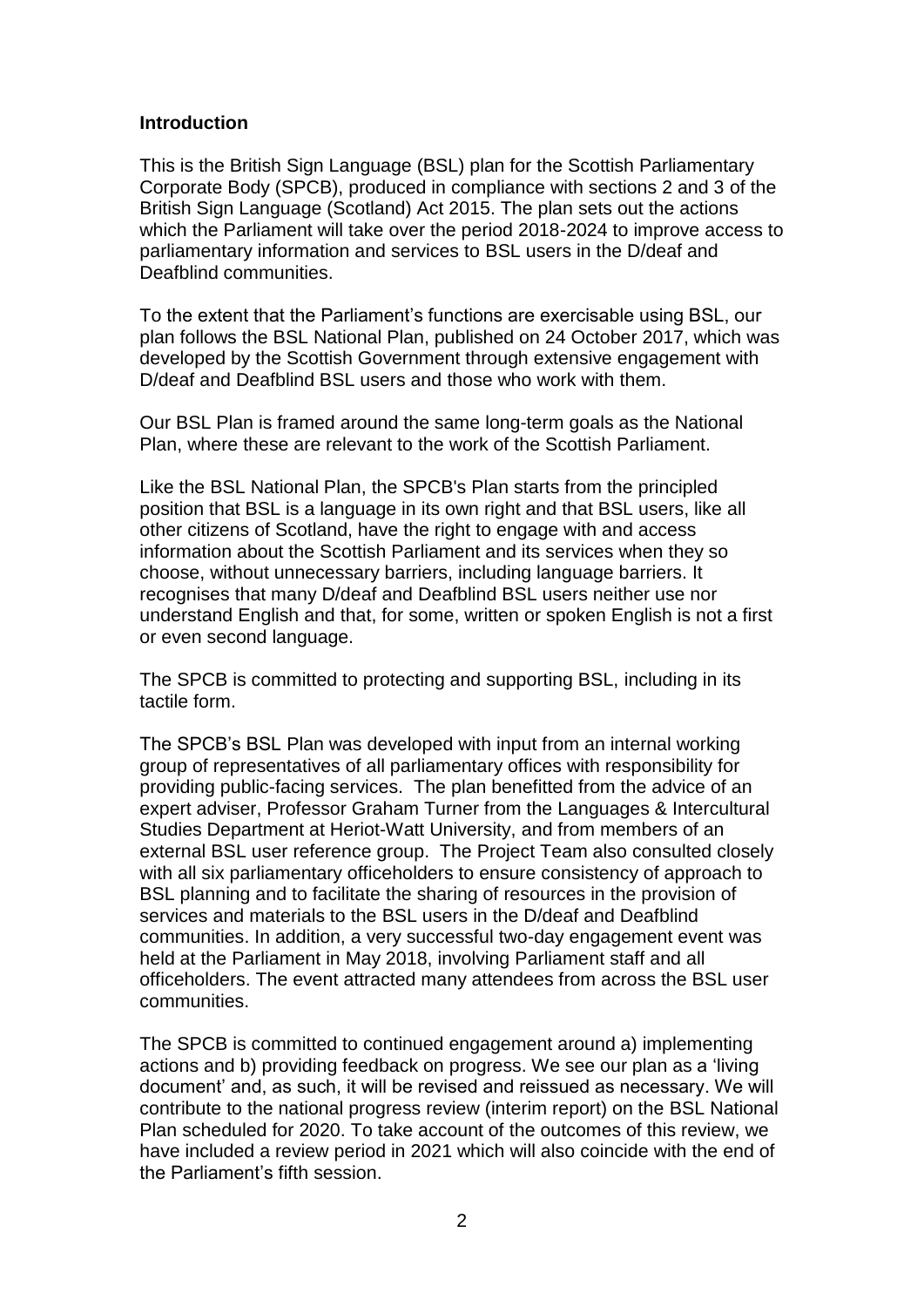## **Lead Officer**

Denis Oag, Head of Research and Library, is the lead on this Plan and can be contacted with any questions, ideas or suggestions.

Public Information The Scottish Parliament **Edinburgh** EH99 1SP

Tel: 0131 348 5000 / 0800 092 7500 Text Relay service: 18001 0131 348 5000

Email**:** [denis.oag@parliament.scot](mailto:denis.oag@parliament.scot) British Sign Language (BSL) users can contact us via [contactSCOTLAND-](http://contactscotland-bsl.org/)**[BSL](http://contactscotland-bsl.org/)** 

## **Versions of this Plan**

The BSL and text versions of this Plan are available on our website.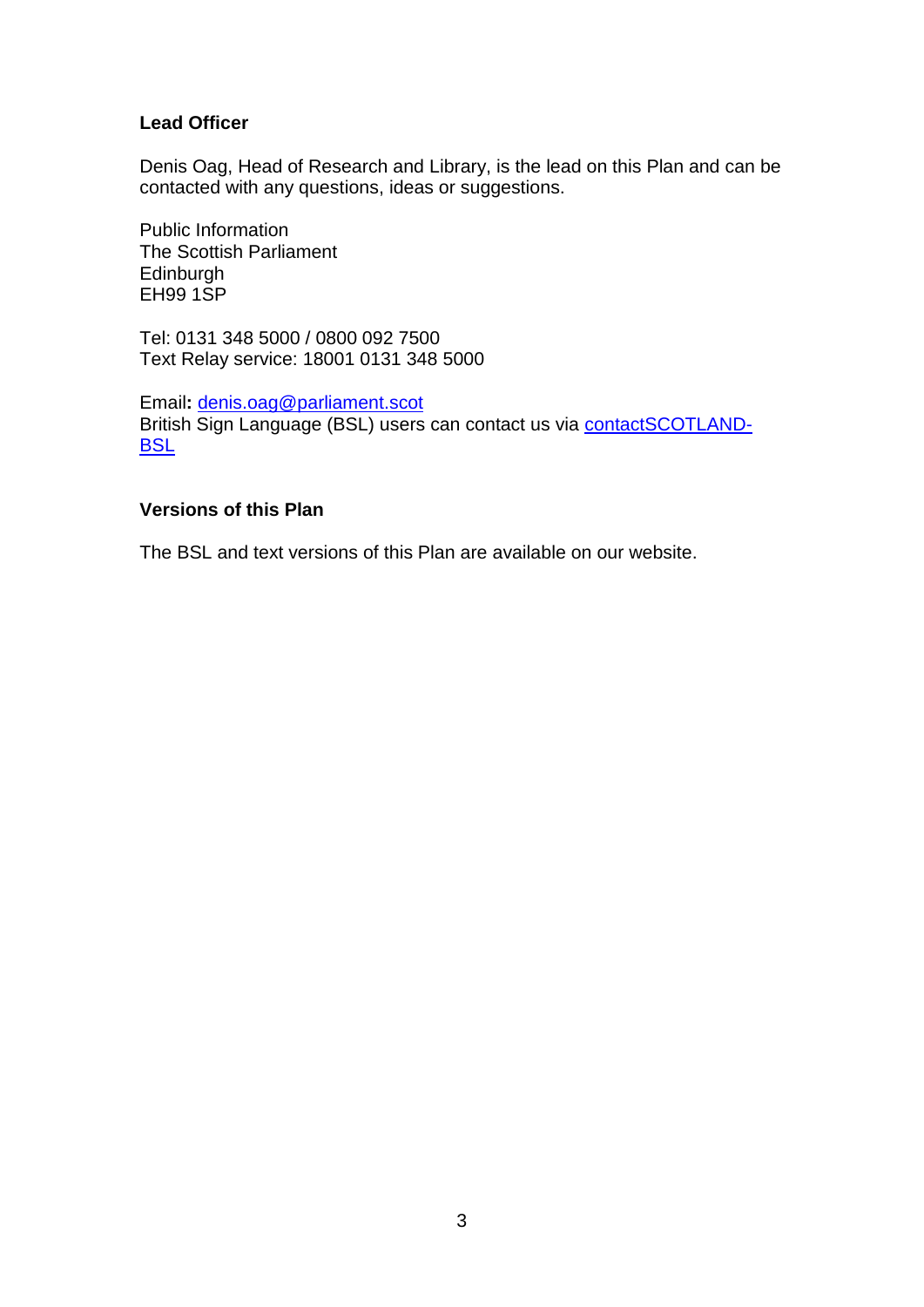## **BSL PLAN FOR THE SCOTTISH PARLIAMENTARY CORPORATE BODY**

## **Across all our services**

We share the long-term goal for all Scottish public services set out in the BSL National Plan, which is:

*"Across the Scottish public sector, information and services will be accessible to BSL users."*

## **Actions we will take**

## **By 2024, we will:**

- 1. Analyse existing evidence we have about BSL users in Scotland; identify and fill key information gaps so that we can establish baselines and measure our progress.
- 2. Develop and adopt best practice guidelines to help improve access to information and services for BSL users. This will include advice on how to involve BSL users in the design and delivery of our services.
- 3. Improve access to our information and services for BSL users, including making our website more accessible to BSL users.
- 4. Promote the use of the Scottish Government's nationally funded BSL online interpreting video relay service called 'contactSCOTLAND-BSL', which allows BSL users to contact public and third sector services and for these services to contact them.

## **Improving accessibility of services and information to BSL users**

Across the work of the Scottish Parliament we will build on the accessibility of our particular services and information and, by consulting and developing our contacts with BSL communities, will seek to make further improvements.

#### **Actions we will take**

#### **By 2024, we will:**

## *Improve access to parliamentary information/services*

- 5. Issue a regular e-Bulletin in BSL to subscribers and also publish on the Scottish Parliament website and Facebook channel.
- 6. Ensure that schools and classes using BSL are included in the planning of our in-house and Community Outreach education programmes.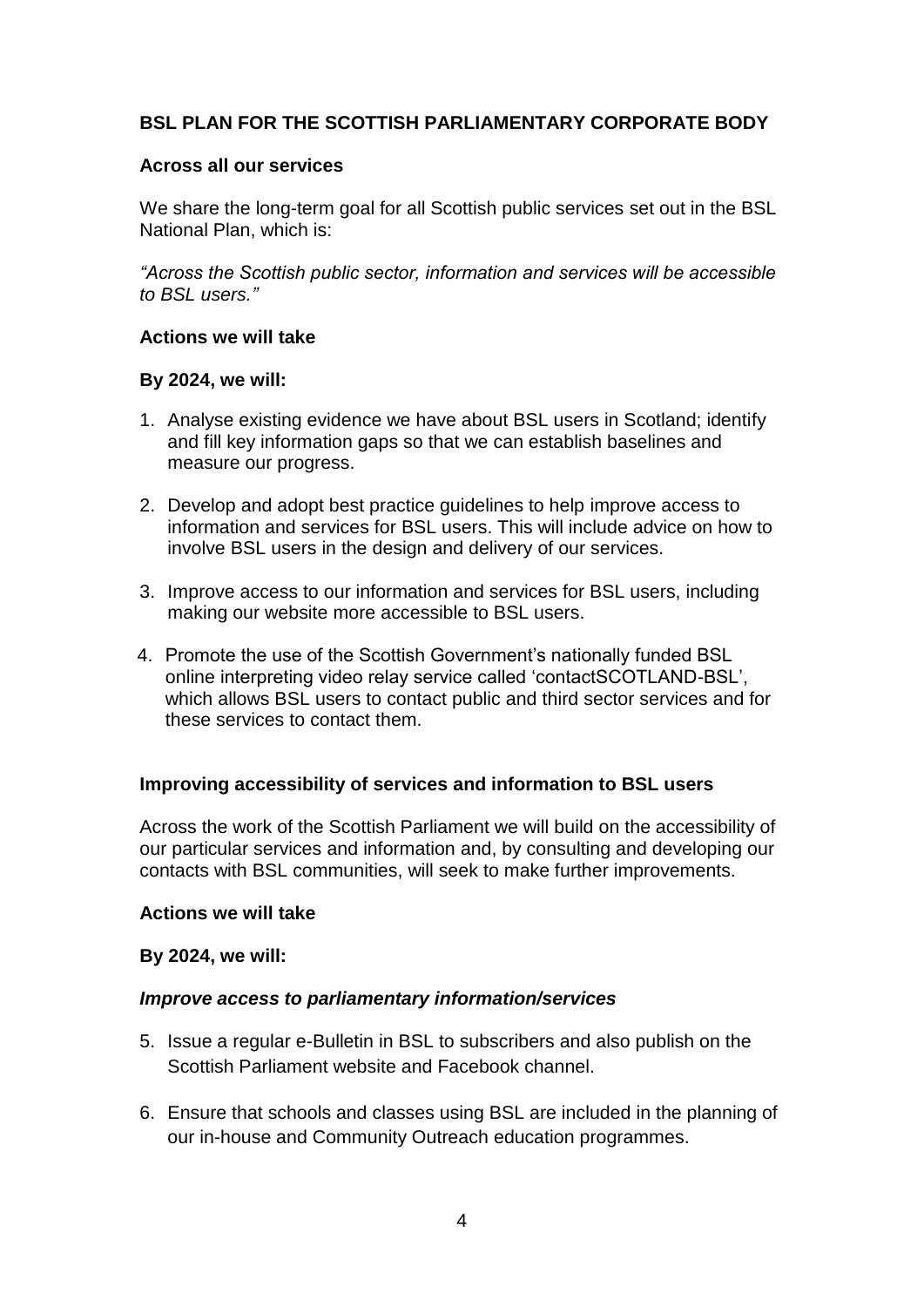## *Improve online access*

- 7. Work with BSL users to agree and take forward a programme of work to increase the accessibility of our website and social media channels. (Relates to 4.1.3.)
- 8. Increase visibility of existing BSL resources available online about the work of the Scottish Parliament using appropriate channels.
- 9. Ensure that all recordings of BSL-interpreted parliamentary business are freely available on our online channels.

## *Improve access to parliamentary business*

- 10.Provide and film regular, agreed BSL-interpreted parliamentary business and ensure that access to this is advertised more widely. BSL-interpreted First Minister's Questions (FMQs) will be run first as a pilot for six months.
- 11.Respond positively to requests from BSL users to arrange interpreting for parliamentary business when required, subject to availability of interpreters and realistic notice timescales.

## *Promote policies on diversity in the workplace*

- 12.Promote our policies on diversity in the workplace more widely.
- 13.Ensure wide promotion of our employment opportunities to BSL users in the D/deaf and Deafblind communities.
- 14.Promote and encourage applications from BSL users in the D/deaf and Deafblind communities for our Academic Engagement programmes.

## *Improve BSL visitor experience, including access to events*

- 15.Increase access to BSL information for visitors to the Scottish Parliament and ensure that arrangements for BSL interpreting of tours and events are highlighted and made more widely known.
- 16.Improve signage to BSL standards in the Main Hall and other public areas of the Scottish Parliament building.
- 17.Promote to BSL users that childcare facilities are available to book in the Scottish Parliament crèche for children under the age of five from Monday to Friday.
- 18.Always consider the needs and requirements of BSL users in our planning for public engagement meetings and outreach events.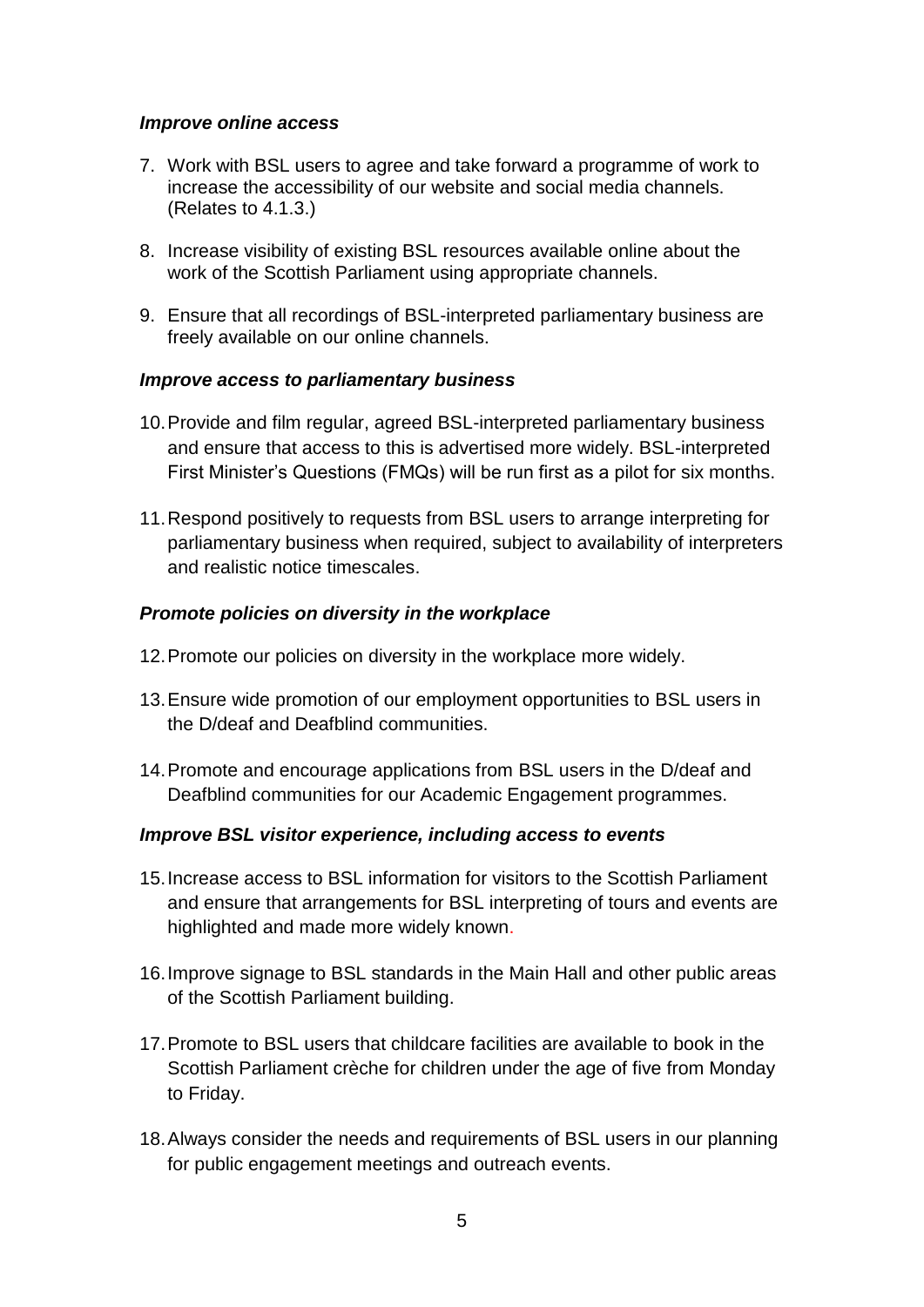- 19.Improve the provision of information to BSL users on culture and arts events (for example, Festival of Politics) taking place in the Parliament, including facilitating access to enable BSL users to take part as participants, audience members and professionals.
- 20.Include BSL users in the selection of BSL-interpreted events in the Festival of Politics and advertise the availability of these more widely.

## *Build capacity in BSL within the Scottish Parliamentary Service*

- 21.Train our staff to use and promote the use of online interpreting video relay services (which allow BSL users to contact public and third sector services and for these services to contact them), and explore the potential for their greater use. Staff will be encouraged to include video relay details in their email signatures.
- 22.Offer and encourage participation in BSL awareness training for frontline and engagement staff who work with or who may have contact with BSL users.
- 23.Offer advanced training in BSL for those members of staff interested in developing their skills, with the aim of increasing the number of parliamentary staff with BSL skills.
- 24.For appropriate posts, include knowledge of BSL as a key competence when recruiting new staff.

## **Democracy**

We share the long-term goal for democracy set out in the BSL National Plan, which is that:

*"BSL users will be fully involved in democratic and public life in Scotland, as active and informed citizens, as voters, as elected politicians and as board members of our public bodies."*

## **Actions we will take**

#### **By 2024, we will:**

- 25.Work with the Electoral Commission to ensure improved information about voting for BSL users is made available in time for the next Scottish Parliament elections in 2021 and review whether it has been effective.
- 26.Improve current material about the Parliament available in BSL, with the aim of enhancing understanding of the role of the Scottish Parliament, its processes and procedures.